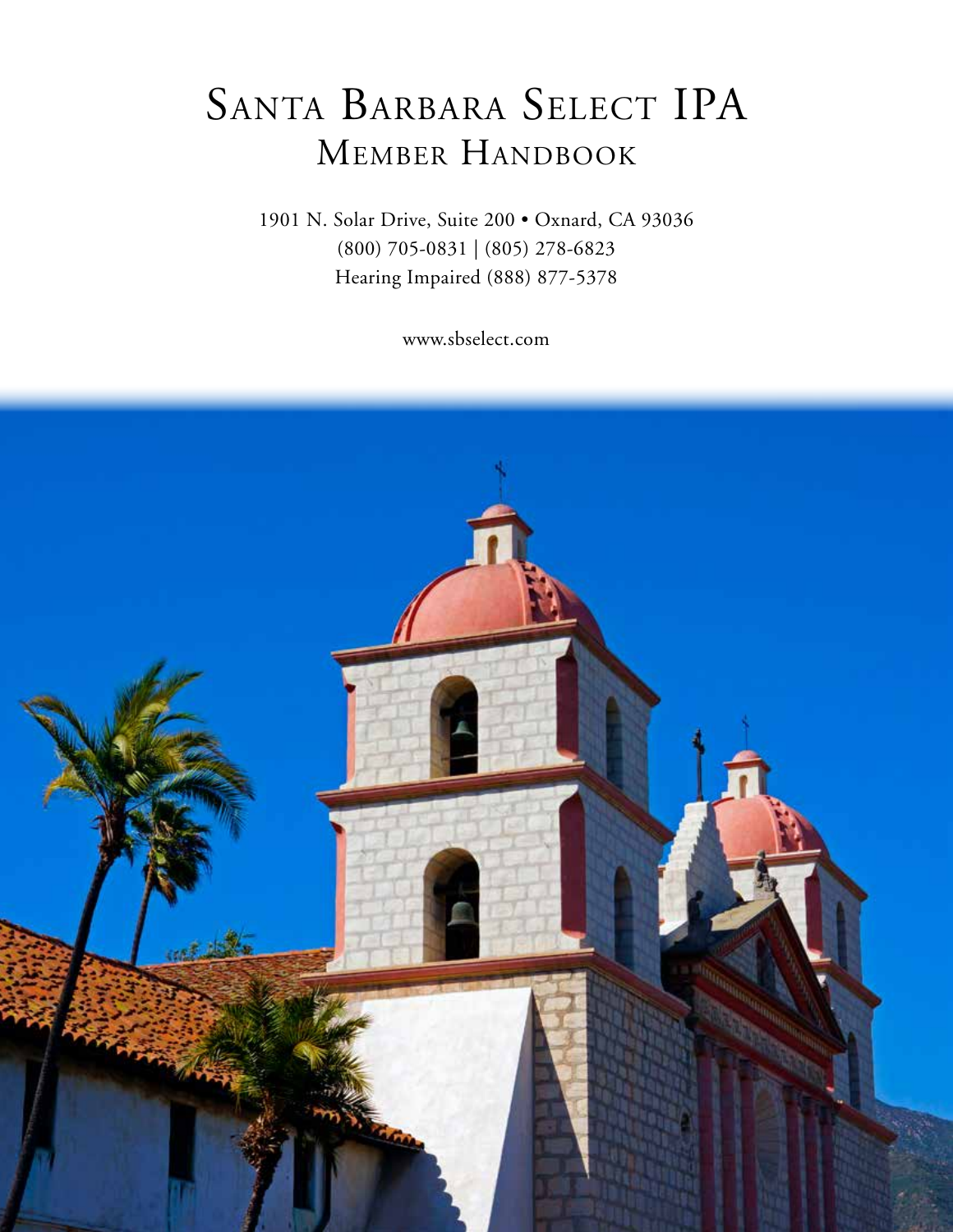# **Steps for Using Santa Barbara Select IPA**

- 1) Choose your Primary Care Physician (PCP).
- 2) Medical Records. If you are a new patient of this physician, request that your medical records be sent by your prior physician.
- 3) First Appointment. At your first appointment with your new PCP, be prepared with your health history and medications. Please be sure to bring your health plan member ID card with you whenever you visit a physician or use any laboratory, x-ray or other services.
- 4) Specialist Care. Should specialist care be required, your PCP will request an authorization from Santa Barbara Select IPA. Return to your PCP for all other required health services.
- 5) Diagnostic Testing. Remember to use Santa Barbara Select IPA contracted facilities for lab and x-ray.

Questions? If you have any questions, contact Santa Barbara Select IPA Member Services toll-free, at (800) 705-0831 or (805) 278-6823. Hearing Impaired, (888) 877-5378 Monday through Thursday, 8 a.m. to 5 p.m. Friday, 9 a.m. to 5 p.m. (closed on weekends and most holidays)

Your Primary Care Physician:

PCP Phone #:

PCP Address:

**Santa Barbara Select IPA Member Services**

1901 N. Solar Drive, Suite 200 • Oxnard, CA 93036 (800) 705-0831 or (805) 278-6823 Hearing Impaired: (888) 877-5378

# **Save this page for future reference**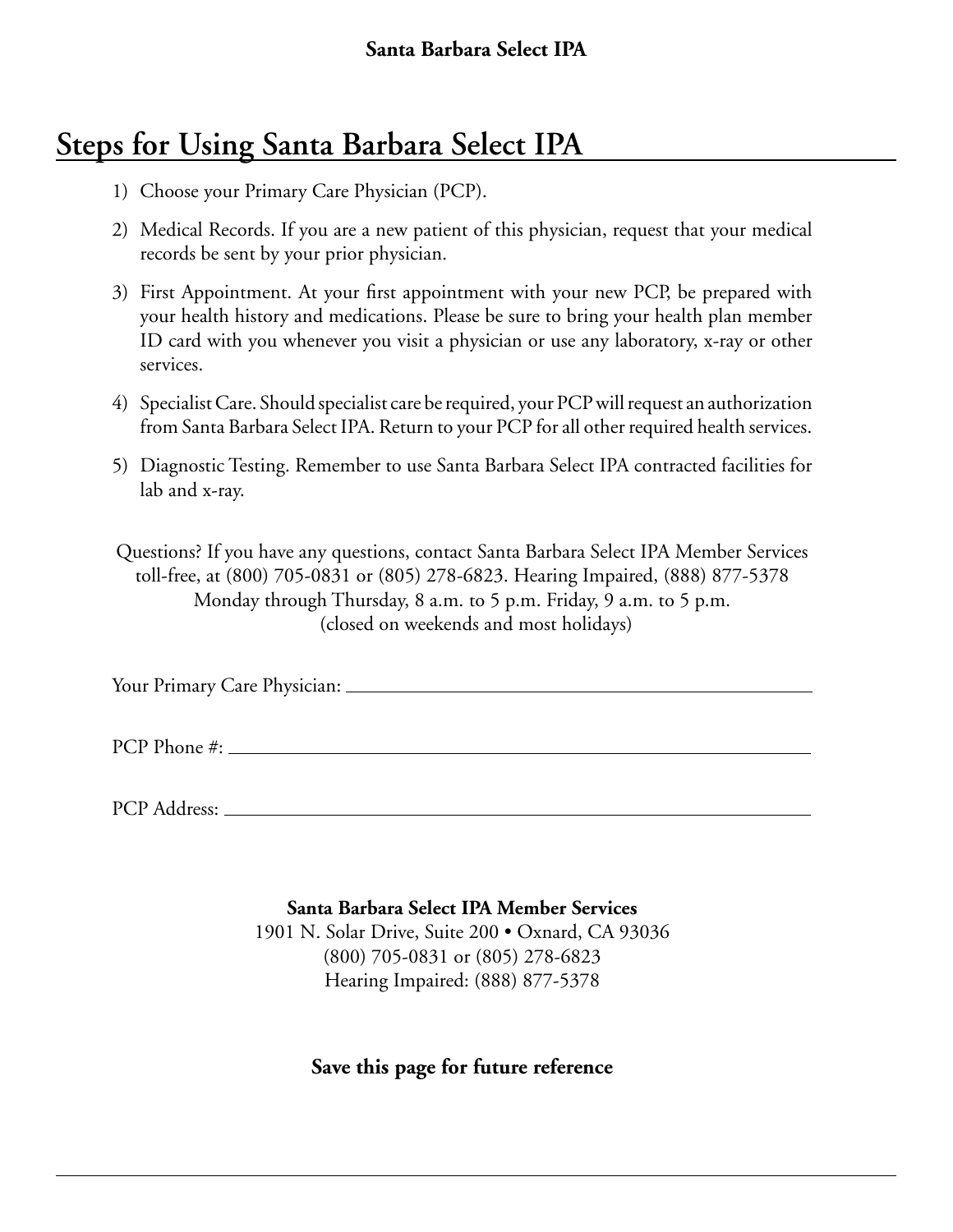# Contents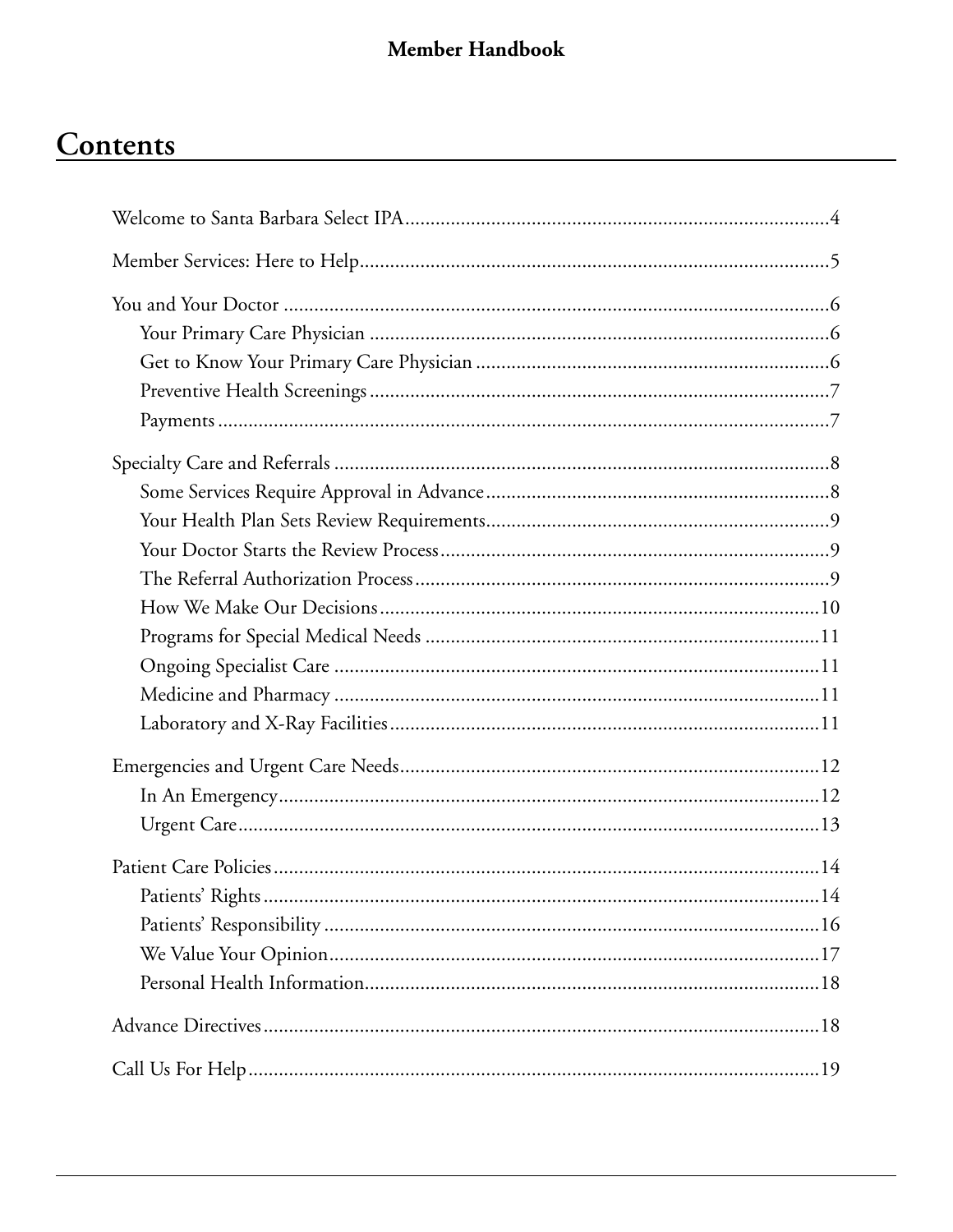# **Welcome to Santa Barbara Select IPA**

Santa Barbara Select IPA is an Independent Physicians Association (IPA), which is governed by local physicians who care for patients in their own offices, rather than in a clinic setting.

Santa Barbara Select IPA and your PCP work as a team to help you coordinate your healthcare plan benefits and keep you well. As your provider, Santa Barbara Select IPA will ensure that your healthcare needs will be met quickly, efficiently and professionally.

Santa Barbara Select IPA's physicians maintain staff privileges at Santa Barbara Cottage Hospital, Goleta Valley Cottage Hospital, and Santa Ynez Valley Cottage Hospital.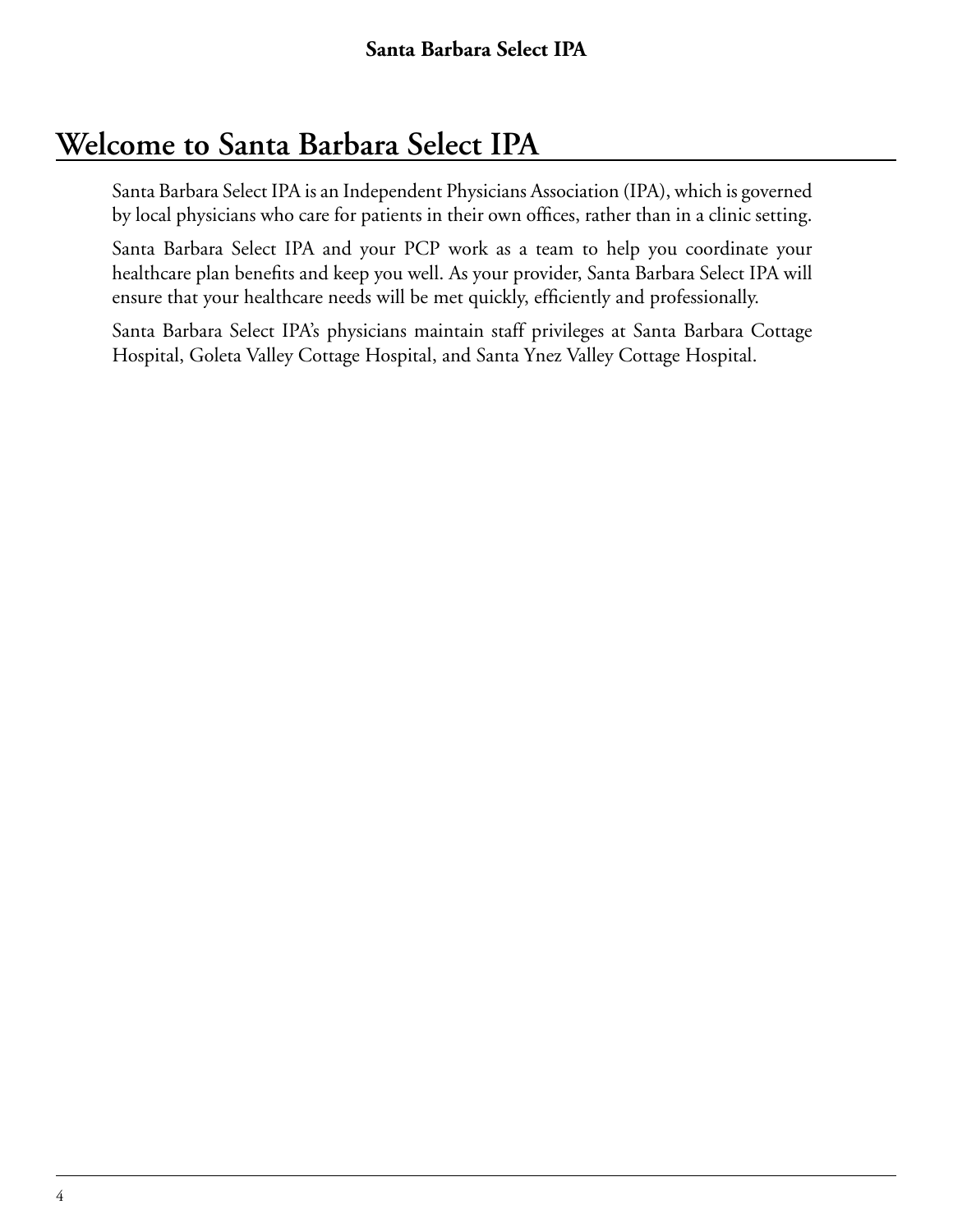# **Member Services: Here to Help**

Our Member Services representatives are all locally based, familiar with our network physicians and dedicated to providing the easy access, responsive service and personalized attention you deserve. So if you ever have a question or concern about your care or coverage, please give us a call. Member Services representatives are here to assist you with inquiries regarding:

- Our PCPs, specialists and other health care professionals and providers
- Service authorizations, denials and conditions of coverage
- Health plan eligibility
- Copayments and deductibles
- Claims information
- Complaints and compliments
- Changes in address or PCP

(You can also consult your Evidence of Coverage for the exact terms, conditions and limitations of your plan)

Spanish-speaking representatives are available, as are other language translation services including Tagalog.

Call us toll-free, (800) 705-0831 or direct, (805) 278-6823. Hearing Impaired, (888) 877-5378 Monday through Thursday, 8 a.m. to 5 p.m. Friday, 9 a.m. to 5 p.m. (closed on weekends and most holidays)

> If you call after normal business hours or on a weekend or holiday, you may leave a message. We will return your call on the next business day. You may also email us at: memberservices@McKesson.com

**PLEASE NOTE:** *If you need to make an appointment with your PCP, call the number printed on your Health Plan ID Card.*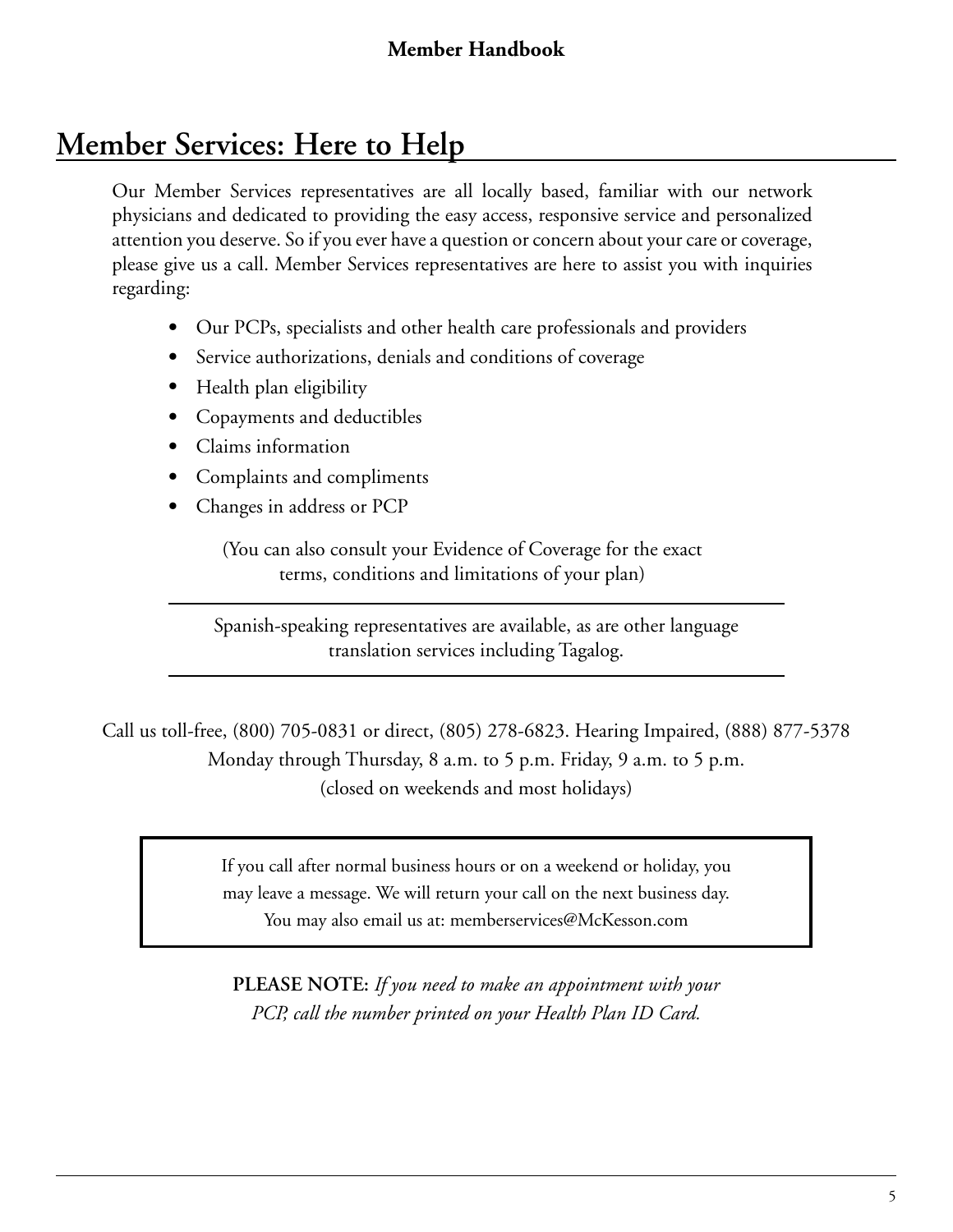# **You and Your Doctor**

#### **Your Primary Care Physician Leads Your Medical Team**

When you first became our patient, you chose a PCP from one of these specialties:

- Family and General Practice specialists for patients of all ages
- Internal Medicine specialists (internists) for adults
- Pediatricians for children from birth to age 18

A PCP leads the medical team and directs the medical care for you and your family members. As you need health care services, your PCP coordinates your health care, and maintains your records.

As a PCP gets to know you and your personal health needs, he or she will refer you to other doctors when you need specialty care. To learn more about getting specialty care, see the Specialty Care section below.

Having a good relationship with your PCP is very important. Chances are you will never need to change. If – for any reason – you want to change to another PCP, simply call our Member Services Department. A representative will help you select a new one. See the Call Us For Help section for the phone number.

#### **Tell Your Health Plan Which Doctor You've Chosen**

You must tell your health plan which PCP you and each family member select. Your health plan will give you an ID card with the phone number of your PCP's office. When you need to make an appointment with your PCP, call that number. Be sure to bring your health plan member ID card to your appointment.

## **Get To Know Your PCP Before You Have A Serious Problem**

You don't need to wait to see your PCP until you need treatment. We recommend that you call and set up an appointment for a first visit. Your PCP will talk to you about your medical history, medications, problems and any concerns you may have.

We encourage you to talk to your PCP and others on your medical team about treatment options that may come up. You should take part in decisions about your health care services. It is very important that you understand your health problems and work with your medical team to develop treatment goals.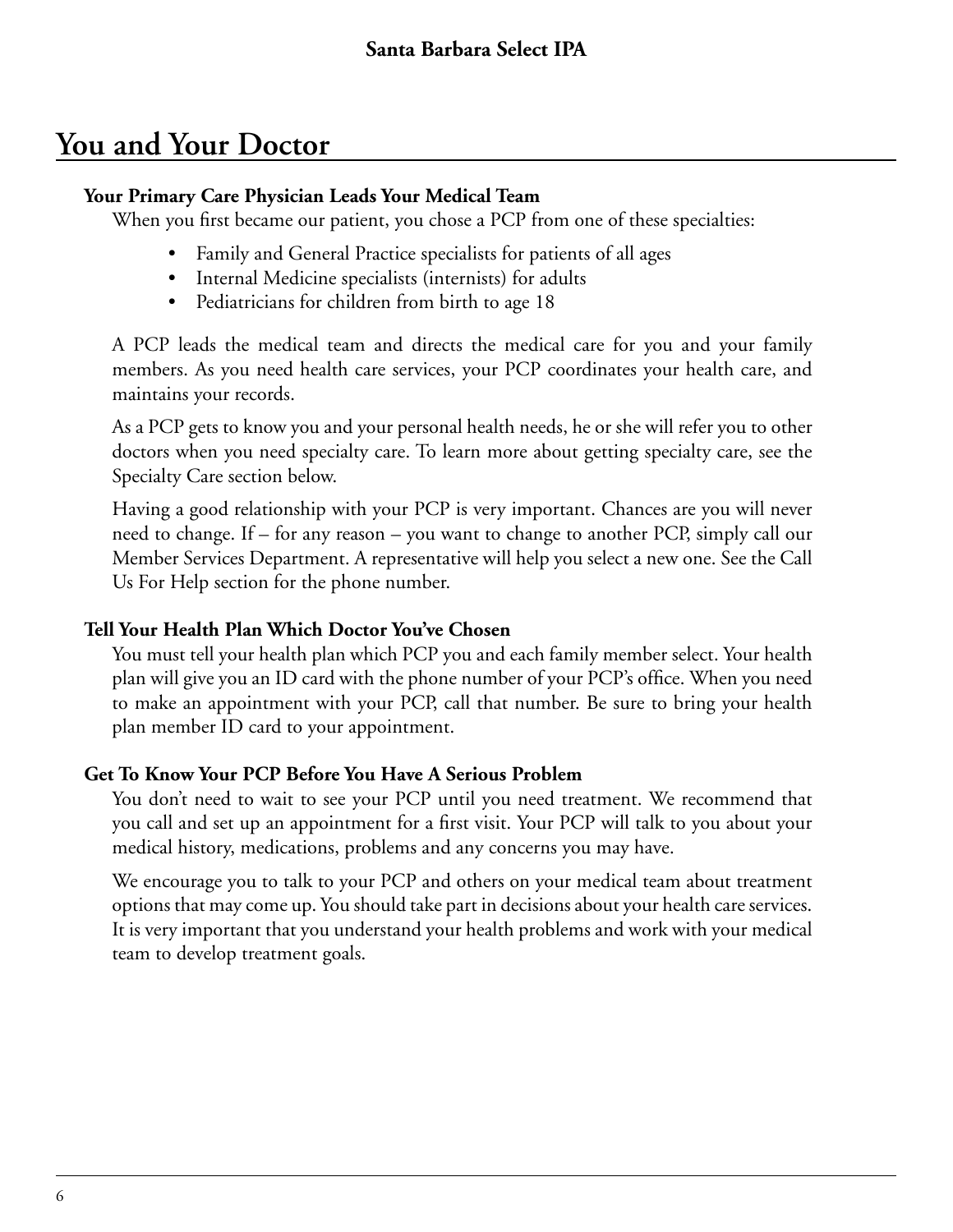#### **Preventive Health Screenings**

Santa Barbara Select IPA provides preventive health services intended to help maintain your health and to promote early detection of disease. We strongly encourage you to work with your PCP to obtain routine physicals, as well as the preventive screenings and/or immunizations recommended for you and the enrolled members of your family.

Preventative services available to you through your PCP include:

- Mammography
- Cervical cancer screening
- Chlamydia screening
- Diabetes screening
- Nephropathy screening for diabetic members
- Cholesterol screening
- Colorectal cancer screening
- Routine immunizations for both adults and children

#### **Payments**

Your medical services are coordinated and paid for directly through Santa Barbara Select IPA or your health plan. You are only responsible to pay your co-pays, deductible (if any) and for any non-covered services based on your health plan covered benefits. In the event that you receive a misdirected bill from a physician or outpatient provider, please notify Santa Barbara Select IPA's Member Services Department.

## **Thank You**

Santa Barbara Select IPA welcomes you and looks forward to serving you and being your healthcare partner. This booklet provides general guidelines. Consult your Evidence of Coverage for the exact terms, conditions and limitations of your plan.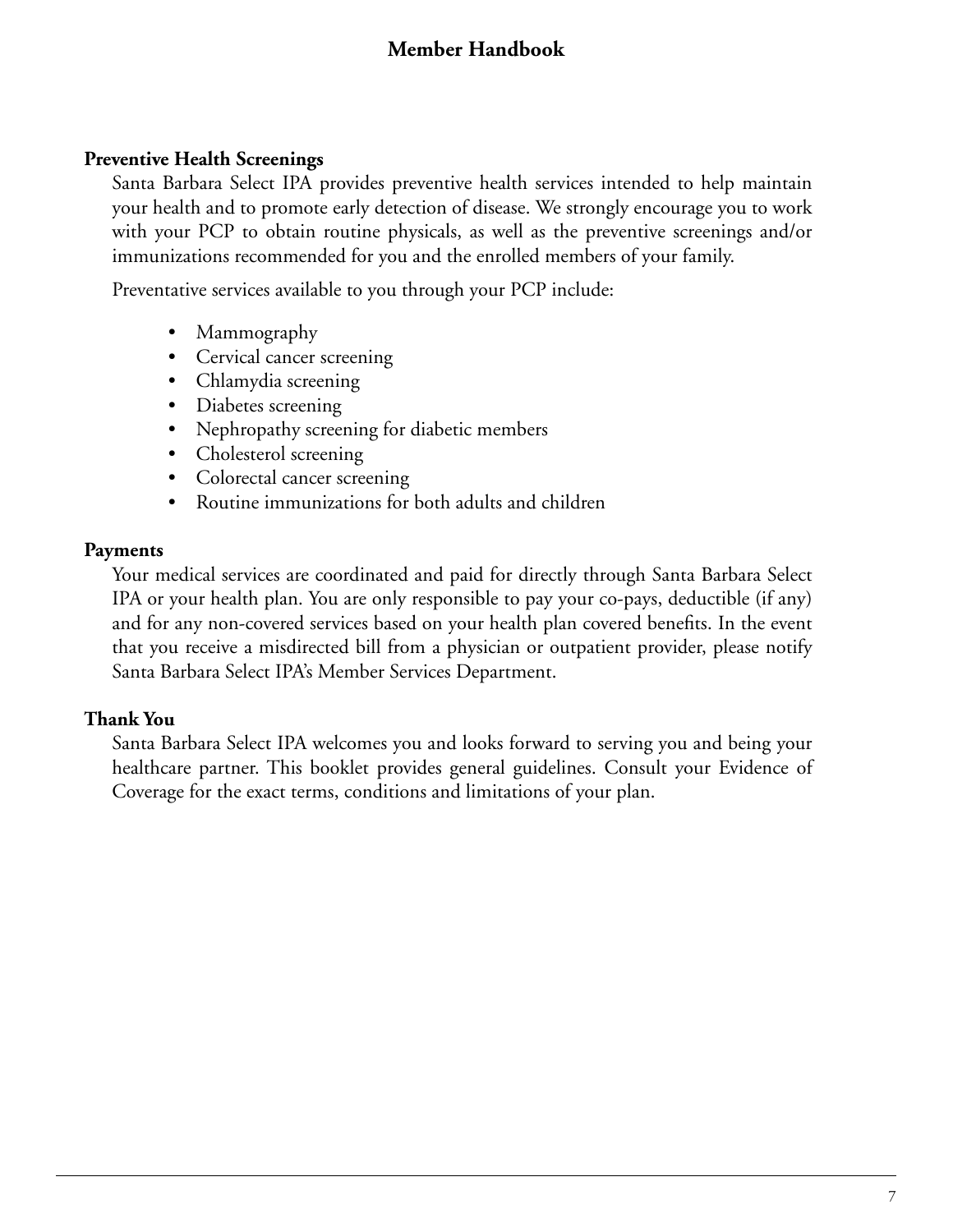# **Specialty Care and Referrals**

Because you enrolled in an HMO health plan, your PCP manages all of your health care needs. If your PCP feels you need care from a specialist, you will be referred to one that works with us. Your PCP will tell you which specialty to see and will give you a written referral.

You must use our specialists in order for your health plan to cover the services. The PCP's office staff will tell you how to make an appointment or will do it for you.

#### **Women May See an OB/GYN Without a Referral**

Female patients of all ages may go to one of our OB/GYN specialists for routine care. You may choose one from our list on your own, or ask your PCP to help you. You do not need a referral to see an OB/GYN.

If you are pregnant, the OB you choose will care for you throughout your pregnancy and the birth. Your baby will need a pediatrician, so you should choose one before the baby is born.

Sometimes a referral is not needed for ongoing care, based on your condition and care needs. Check with your PCP before starting any special treatment with the OB/GYN. See the Some Services Require Approval in Advance section below.

#### **Some Services Require Approval in Advance**

Another rule that goes with being enrolled in an HMO health plan is that specialty care must be approved in advance. Before you can receive care from any provider other than your PCP, we must confirm you need those services. This is called a service review. Most reviews must be done before you obtain care, or pre-service. Some are done during the course of your treatment to see if you need to continue that care.

It is important to follow the rules about reviews so that you will not end up with a surprise bill. If a pre-service review was not done before you received the service, the review will be performed when we or your health plan receives a bill. Sometimes that cannot be avoided, such as in an emergency. But if it could have been avoided, and the review finds that the service was not medically necessary, your health plan will not pay for it.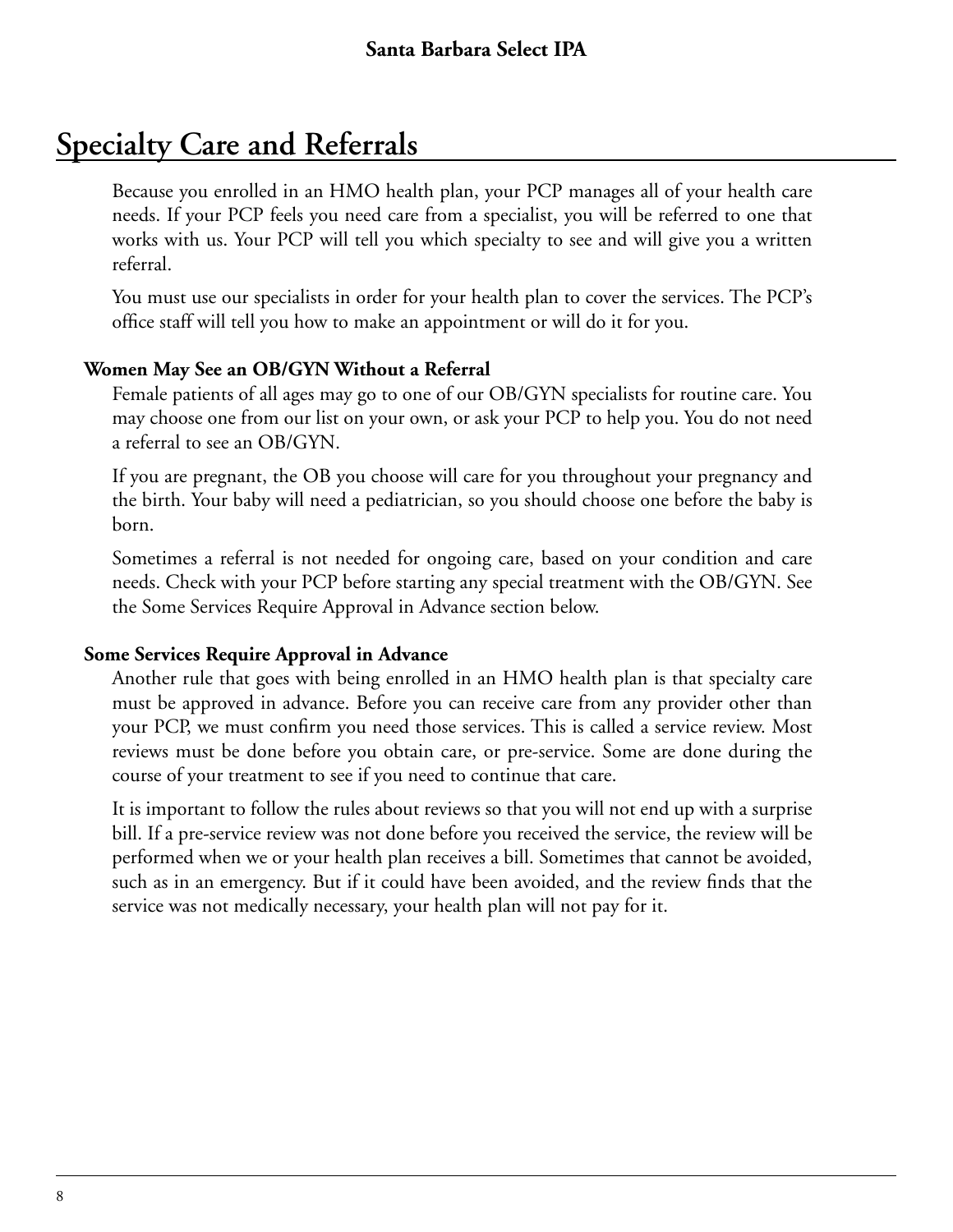#### **Your Health Plan Sets Review Requirements**

Your health plan requires us to review requests for a number of services. Here are a few examples (this is not a complete list):

- Referrals to specialists (there are exceptions)
- Hospital admissions for non-emergency medical care or surgery
- Some advanced diagnostic and radiology services, such as MRIs, PETscans, bone scans, sonograms, and other highly technical tests
- Skilled nursing facility stays
- Home health care
- Medical equipment and supplies

Refer to your health plan member materials for information about the services that require advance review.

If your health plan does not cover the services you have requested, we are not allowed to approve them. If that happens, you should talk to your doctor to see if you should consider going ahead with the treatment and paying for it out of your own pocket.

#### **Your Doctor Starts the Review Process**

Your PCP or other doctor treating you starts the pre-service review process by sending us a request for services. The doctor must wait for our decision.

We review service requests daily. We will notify you and your doctor if we approve the request. Your doctor will let you know if you can go ahead with the requested services and will help you with the next steps.

#### **The Referral Authorization Process**

We pride ourselves on making the referral authorization process for testing and specialist care simple and quick for both our providers and our members. Most physicians use our secure and confidential "Provider Log-in" to submit referral information electronically.

The authorization will be submitted using one of three categories:

- Routine: Processed by Santa Barbara Select IPA within two business days of receipt from your physician.
- Urgent: Processed by Santa Barbara Select IPA within 24 hours of receipt from your physician. "Urgent" is defined as any service(s) that is medically needed within two to three days.
- Stat: Requests are phoned in to Santa Barbara Select IPA by the physician's office and processed immediately. "Stat" is defined as any service(s) that is medically needed within 24 hours.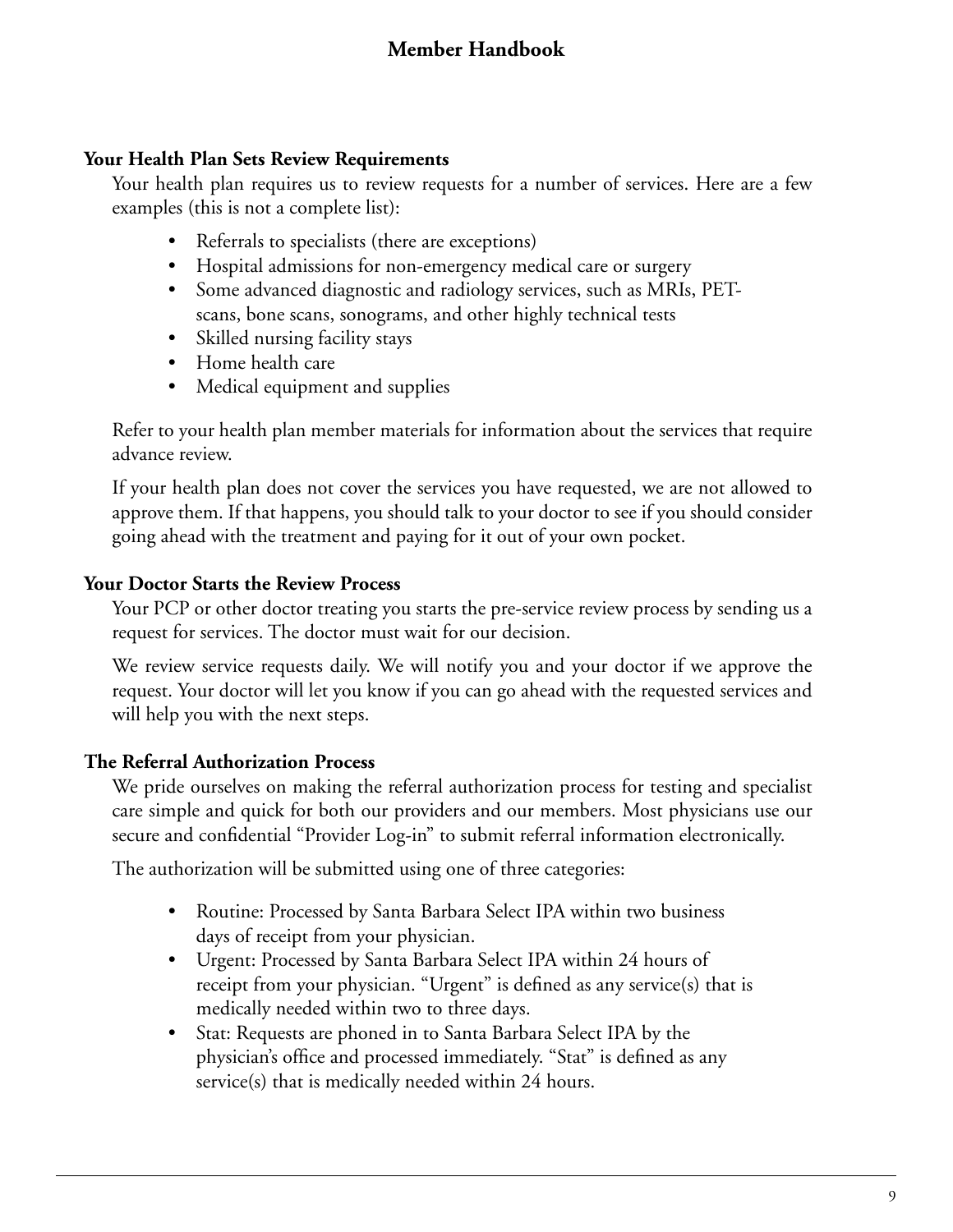# **Santa Barbara Select IPA**

#### **How We Make Our Decisions**

Our staff of nurses and doctors considers your medical condition and treatment needs when they review a service request. They also take into account your health plan's benefits, and any conditions that must be met and exclusions and limitations that may apply.

Our nurses and doctors base their decisions on nationally recognized, objective standards, criteria and guidelines that are based on sound medical evidence. And they monitor their decisions to make sure that they apply the criteria consistently for all patients with the same kinds of treatment needs.

We make these promises when we make decisions about our patients' health care services:

- Only board certified doctors and qualified health professionals do service reviews and make decisions about the services your doctor requests.
- We base service review decisions solely on whether the services are medically appropriate and if they are covered by your health plan benefits.
- We do not reward our reviewers for denying any kind of coverage, services or care.
- We do not offer our reviewers any financial incentives to limit, restrict or discourage you from using health care services.
- Practitioners are ensured independence and impartiality in making referral decisions. Decisions do not influence: hiring, compensation, termination, promotion or any other similar matters.
- If we do not approve a service request, you are entitled to receive the services at your own expense. Together, you and your treating doctor decide whether you receive a particular service or treatment.
- Once we approve a requested treatment or service, we will not change or reverse that decision after you receive the approved services.

If you have questions about a review decision we have made or wish to obtain information about the review of your request, call our Member Services Department. See the Call Us For Help section for the Member Services Department's phone number and hours of operation.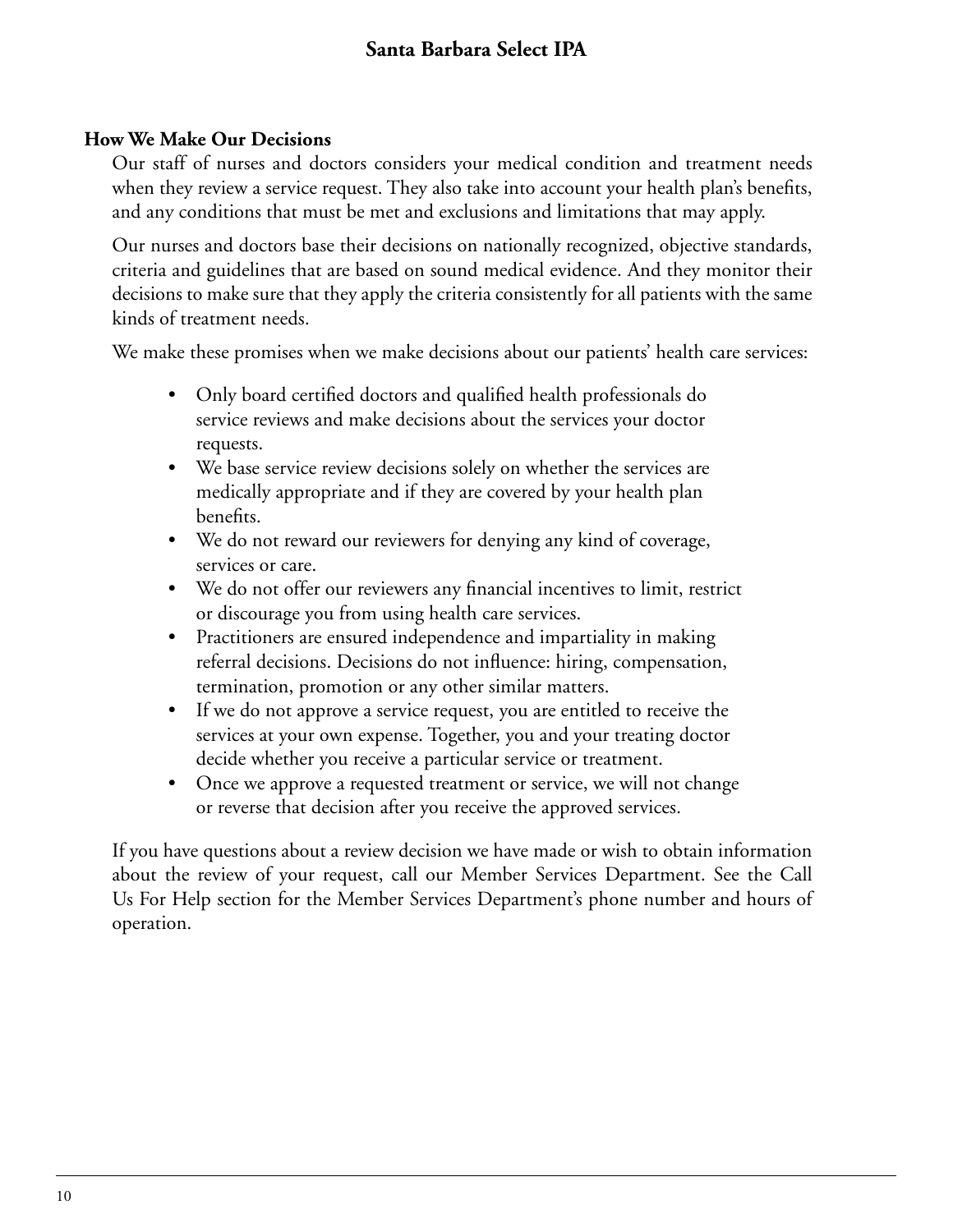#### **Programs for Special Medical Needs**

Our Case Management program is for patients who are in the hospital or have highly specialized treatment needs. Whether for a long-term, chronic condition or for an acute illness, Case Management focuses on the best possible health outcome for the patient.

Through Case Management, we coordinate many health care services and see that you have the information you need to best manage your illness or condition. If you are in the hospital, we follow your care to be sure that your stay is meeting your care needs. If you need services after you are discharged, we follow up with you to see that your treatment plan is working for you. We also work with your health plan so that your benefits are used wisely and to your best advantage.

#### **Ongoing Specialist Care**

Once you have been seen by a specialist, that specialist may determine that additional testing, procedures or specialty care are advisable. If so, the specialist will initiate the authorization request directly to Santa Barbara Select IPA, keeping your PCP informed of his/her findings and recommendations. For patients who need the ongoing care of a specialist due to chronic or medically complex conditions, Santa Barbara Select IPA has special processes that allow for authorization of multiple visits or standing referrals to see the specialist for a defined period of time. In these cases, you may not need to return to the PCP in order to obtain follow-up care from the specialist.

#### **Medicine and Pharmacy**

If you have a benefit for prescription drugs, your ID card will list the amount of your copayment. It is generally less costly if you only use medications listed on your health plan's formulary. The pharmacist can provide assistance with prescriptions. Please consult your benefits booklet or health plan website for pharmacies available to you, and the appropriate mail-in program. Call your health plan for more information.

#### **Laboratory and X-Ray Facilities**

Santa Barbara Select IPA contracts with specific facilities to provide lab test and x-rays and other diagnostic imaging. In the course of your care, you may need one of these procedures. Your PCP or Specialist will direct you to an approved facility most conveniently located to you. Be sure to go to the specific facility as directed by the doctor and bring your health plan member ID card.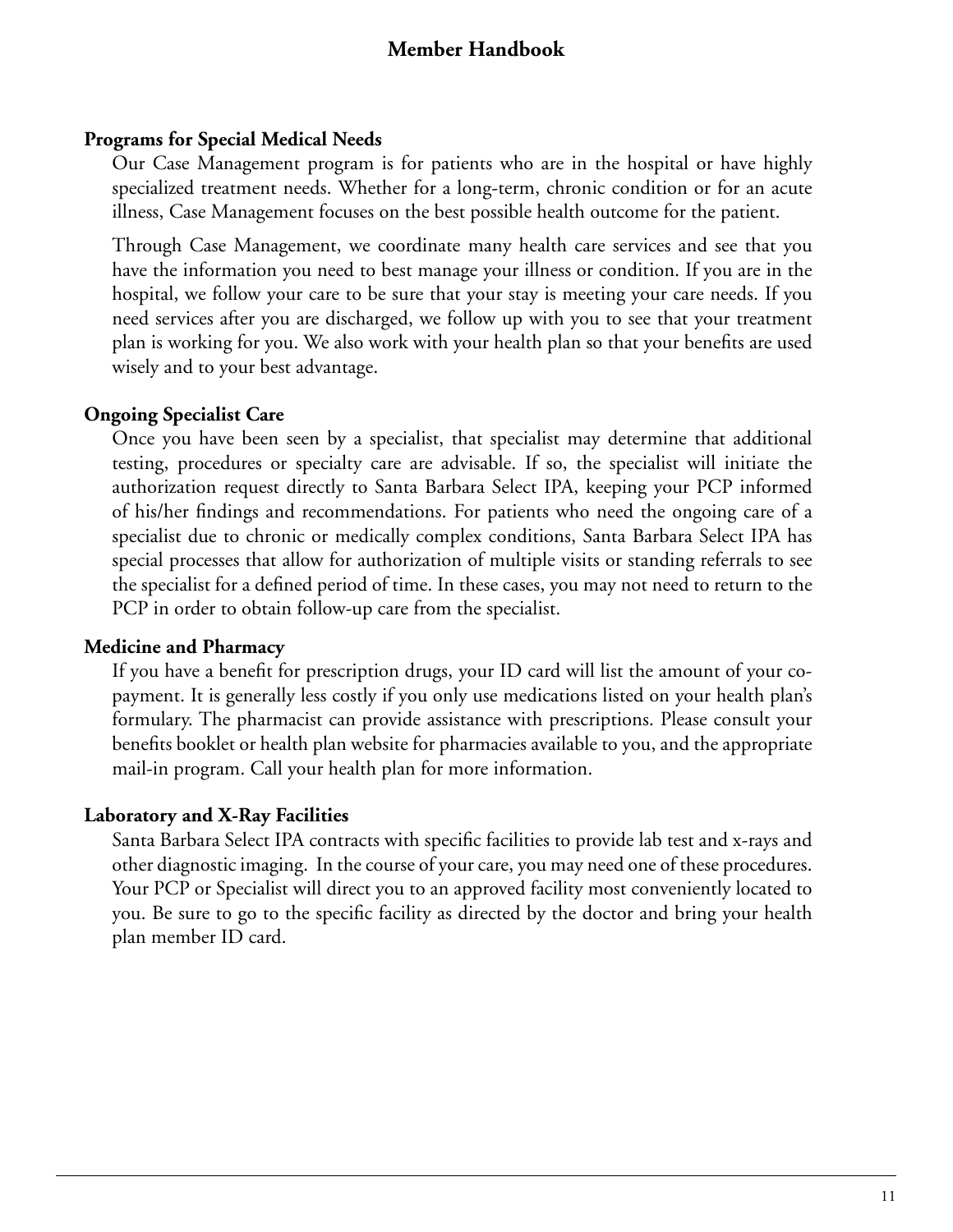# **Emergency And Urgent Care**

Emergency care saves lives. However, it is important to know the distinction between the need for emergency care, urgent care and a visit to your PCP. Knowing in advance how to respond to a true emergency situation can help you avoid unnecessary out-of-pocket expenses—and, most importantly, ensure the most appropriate care in the most appropriate setting.

## **In An Emergency, You Must Act Quickly**

An emergency is defined as a severe and sudden medical condition (or injury, severe pain, or active labor or childbirth) that requires immediate medical care to avoid any of the following:

- Putting the patient's health in serious jeopardy
- Serious impairment to bodily functions
- Serious dysfunction or disfigurement of a bodily organ or body part
- For a pregnant woman, serious jeopardy to the health of the baby

An emergency medical condition is also one that manifests as acute symptoms of sufficient severity (including severe pain) such that a prudent layperson, who has an average knowledge of health and medicine, could reasonably expect the absence of immediate medical attention to result in a life or limb-threatening condition.

It is imperative that any symptoms or conditions such as those listed above—and any other symptom, condition or injury that is potentially life-threatening must be treated right away. Do not rely on the lists above or below, or any other list of emergency medical conditions and urgent situations. Sometimes it can be hard to tell how serious your condition is, so you must use your best judgment.

If you believe you need emergency medical care for a life-threatening condition, you should immediately do one of the following:

- Call 911.
- Go to the nearest hospital emergency room.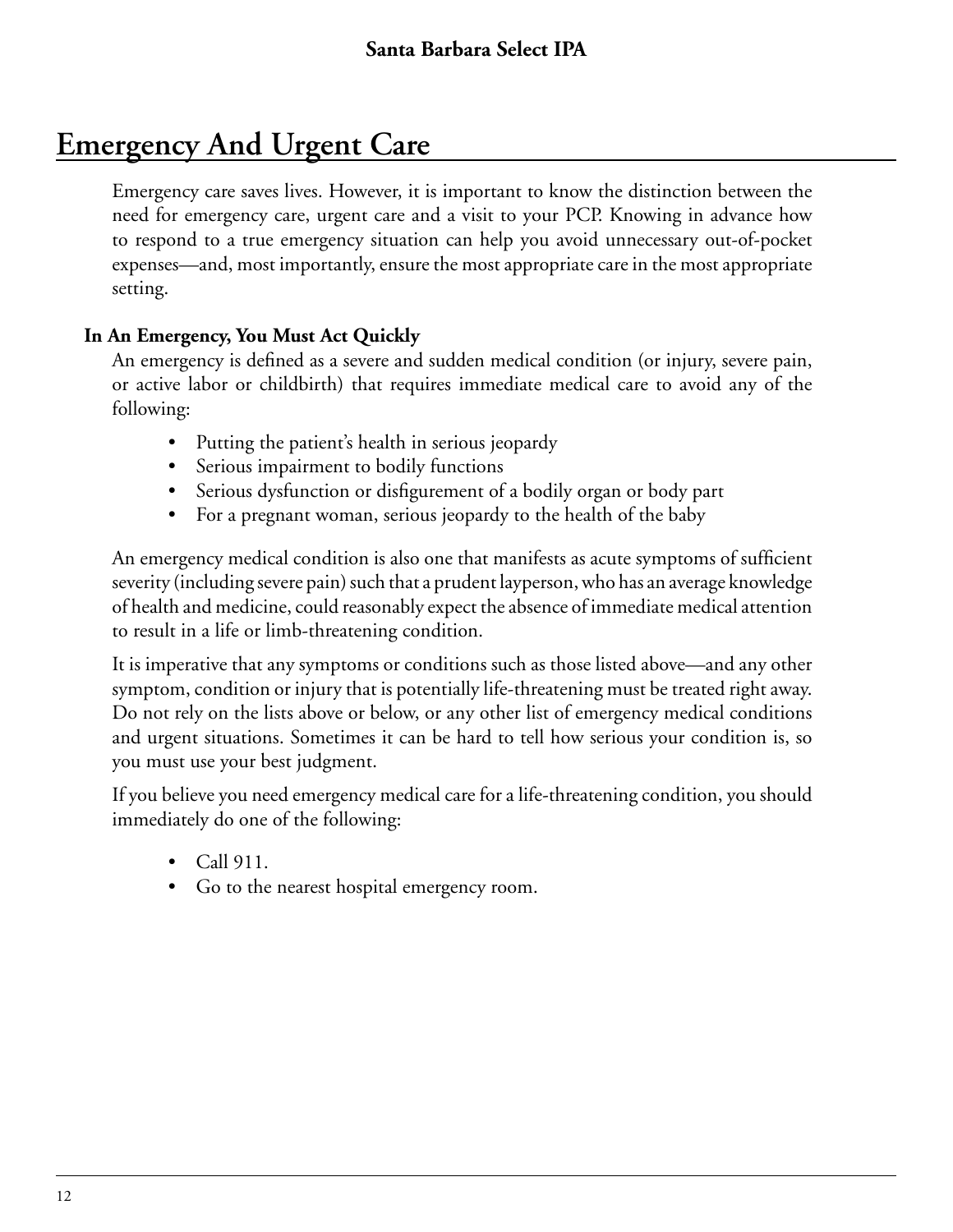### **Examples of an emergency medical condition include:**

- Apparent heart attack Unconsciousness
- Stupor or mental confusion Difficulty breathing
- 
- 
- 
- 
- 
- 
- Severe pain Uncontrolled bleeding
- Poisoning Head injuries
- Convulsions Severe or multiple injuries
- Severe burns Fever over 102 degrees
- Broken bones or sudden severe pain and swelling in a joint
- Injuries resulting from an animal attack

When these situations arise, you may, if time permits, attempt to contact your PCP to prescribe, authorize and/or direct your health care. However, if you face an emergency, do not hesitate to go to the nearest emergency room for treatment or call 911.

You should contact your PCP within 24-48 hours or as soon as possible after receiving emergency treatment. Your PCP will help arrange for follow-up care, if needed.

If the documentation for an emergency room visit does not indicate an emergent situation, our medical staff will carefully review the circumstances surrounding your visit. If after medical review, it is determined that emergency criteria was not met, you may be responsible for payment of the charges incurred.

## **Urgent Care Is For Less Serious Situations**

Sometimes situations occur that, in your judgment, require prompt medical attention, but you do not require emergency care. Those are considered urgent situations. You may need to make an appointment to be seen right away, or you may need to go to one of the urgent care centers that we approve.

It is preferred that you first call your PCP prior to proceeding to an urgent care center. Urgent care center visits during normal office hours are approved only if your PCP thinks you need care before he or she is able see you.

Here are some examples of urgent care situations that are best treated in your PCP's office or an urgent care center if your PCP's office is closed:

- 
- Colds or flu **•** Long-lasting or high fevers
- Minor sprains, pulls or strains Ear infections
	-
- Mild allergic reactions Fever under 102 degrees
- Contagious viruses (measles, chicken pox)

If you have any questions about emergency or urgent care, please call our **Member Services Department** at **(800) 705-0831 or (805) 278-6823 Hearing Impaired: (888) 877-5378**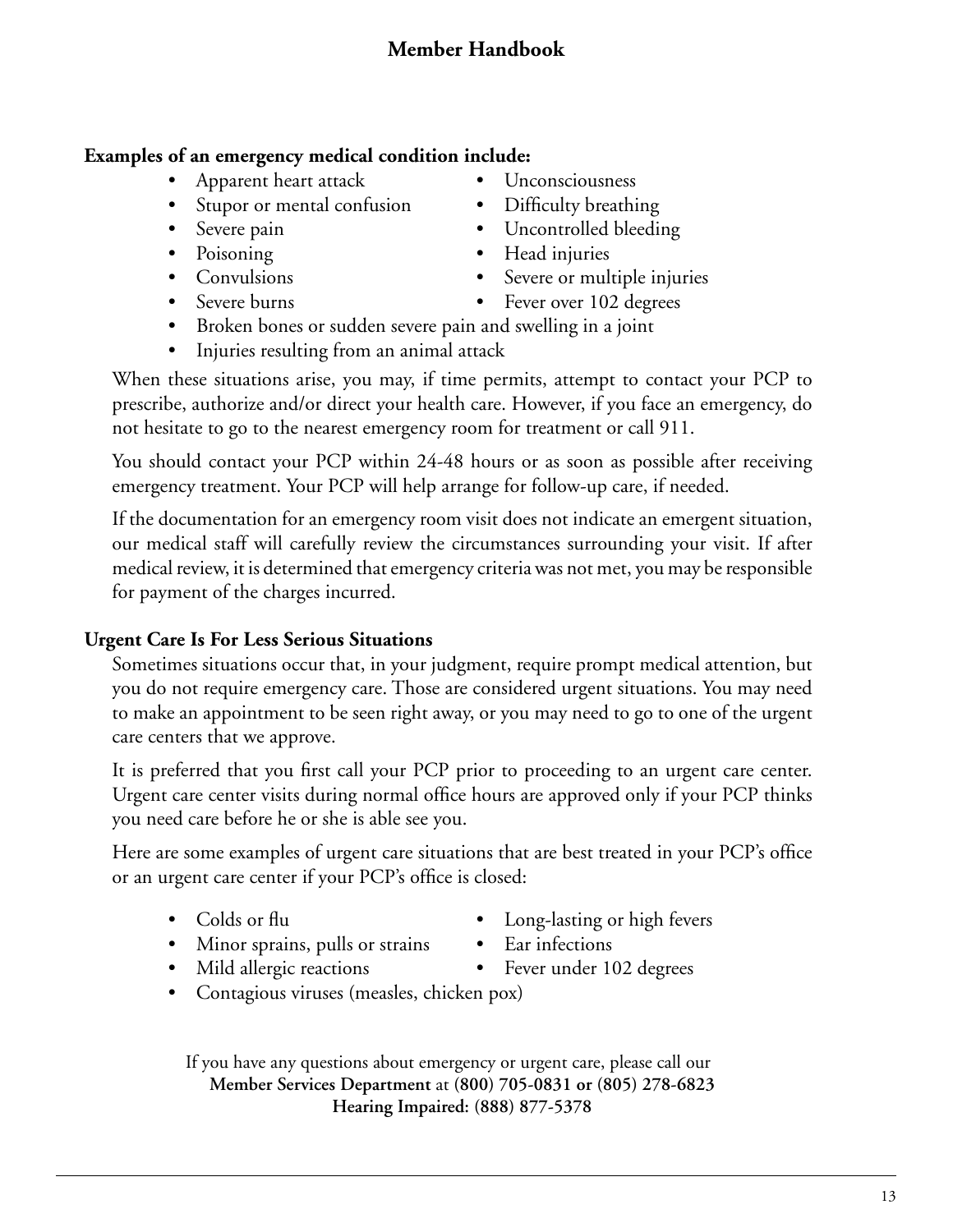# **Our Patient Care Policies**

### **Our Quality Makes a Real Difference**

Everyone is concerned about the quality of care and service, especially our patients. We are committed to seeing that our patients receive the quality health care they deserve and expect. So we designed our Quality and Utilization Management Programs to build your confidence that you are getting the care you need from people who care about you.

This is how we ensure that we deliver safe, effective, quality health care and services:

## **We Honor Our Patients' Rights**

All of our patients are entitled to be treated in a manner that respects their rights. We recognize the specific needs of our patients and maintain a mutually respectful relationship with them. This is our commitment to the rights of our patients . . . and to those other than the patient who are legally responsible for making health care decisions for the patient.

As our patient, you have the right to:

- Receive health care services regardless of your race, ethnicity, national origin, religion, sex, age, mental or physical disability or medical conditions, sexual orientation, claims experience, medical history, evidence of insurability (including conditions arising out of acts of domestic violence), genetic information, or source of payment.
- Receive information about us and our services, doctors, health care professionals and providers, and patients' rights and responsibilities, as well as information about your health plan's coverage for services you may need or are considering.
- Be treated with respect and recognition of your dignity and right to privacy.
- Be represented by parents, guardians, family members or other conservators if you are unable to fully participate in treatment decisions.
- Have information about our contracting physician and provider payments agreements, as well as explanations for any bills you receive for services not covered by us or your health plan.
- Receive health care services without requiring you to sign an authorization, release, consent or waiver that would permit us to disclose your medical information. We will treat information about you, including information about services and treatment we provide, as confidential according to all current privacy and confidentiality laws.
- Have round-the-clock access, seven days a week, to your PCP or an oncall physician when your PCP is unavailable.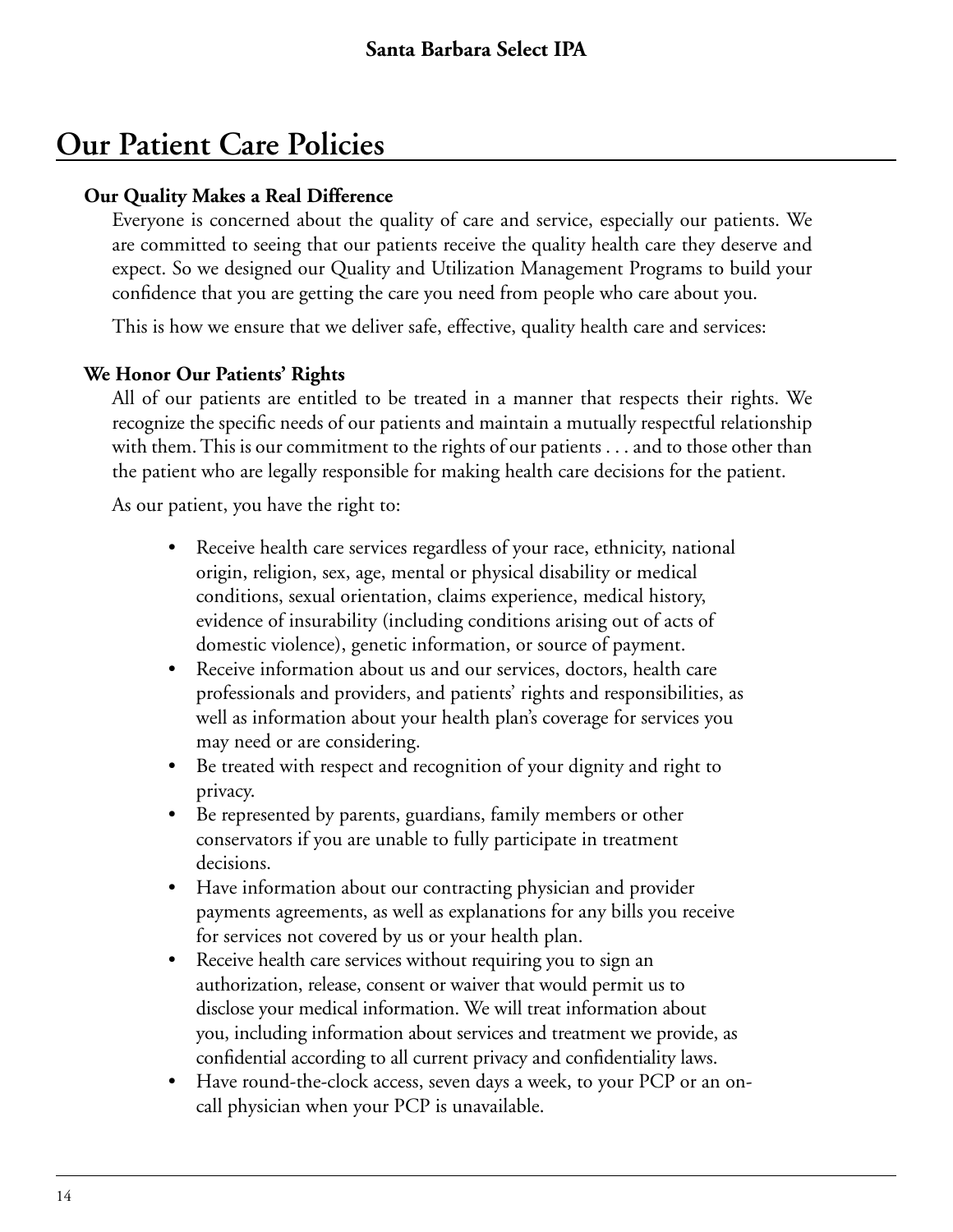- Know the name and qualifications of the doctor who is mainly responsible for coordinating your care . . . and the names, qualifications, and specialties of other doctors, and other providers who are involved in your care.
- Have a candid discussion of medically appropriate or necessary treatment options for your condition — regardless of the cost, the extent of your benefits or the lack of coverage. To the extent permitted by law, this includes the right to refuse any procedure or treatment.
- Actively participate in decisions regarding your health care and treatment plan and receive services at your own expense if we deny coverage. You and your treating doctor or health care provider decide whether you will receive a particular service or treatment.
- Receive complete information before receiving care and in terms you can understand — about an illness, proposed course of treatment or procedure, and prospects for recovery, so that you may be well informed when consenting to refuse a course of treatment. This includes:
	- o being able to request and receive information about how medical treatment decisions are made by our review staff, and
	- o the criteria or guidelines applied when making such decisions, and
	- o an explanation of the cost of the care you will receive and what you will be expected to pay out of your own pocket

Except in emergencies, this information will include a description of the recommended procedure or treatment, the medically significant risks involved, any alternate course of treatment or non-treatment and the risks involved in each and the name of the person who will carry out the recommended procedure or treatment.

- Receive information about your medications what they are, how to take them, and possible side effects.
- Reasonable continuity of care and to know the time and location of appointments, the name of the physician providing care and continuing health care requirements following discharge from inpatient or outpatient facilities.
- Be advised if a doctor proposes to engage in experimental or investigational procedures affecting your health care or treatment. Patients have the right to refuse to participate in such research projects.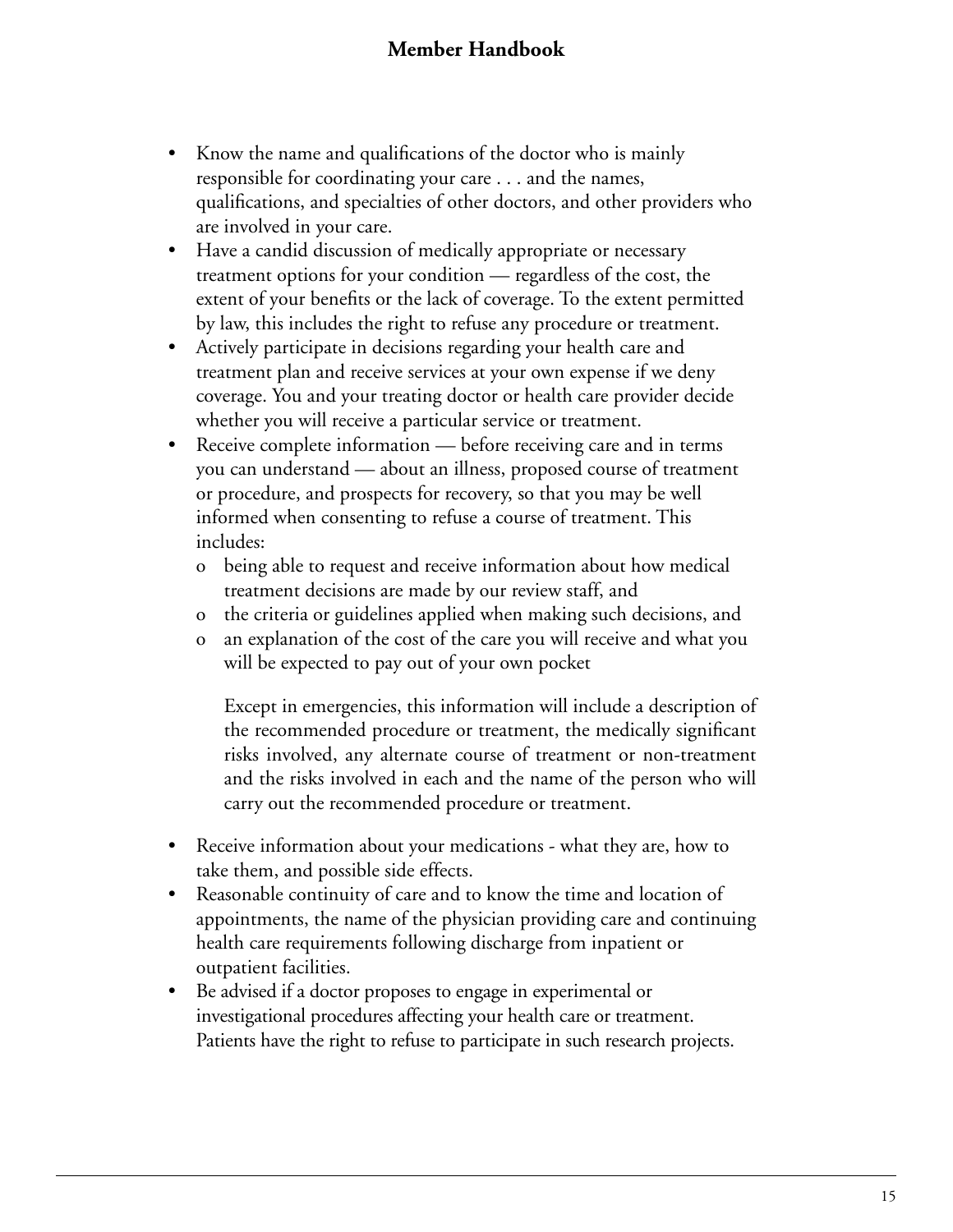- Obtain upon request a copy or summary of the Utilization Management Program Description and the Quality Improvement Program Description that we publish annually.
- Voice complaints about us or appeal our care decisions.
- Be informed of rules about patient conduct in any of the various settings where you receive health care services as our patient.
- Complete an advance directive, living will or other instructions concerning your care in the event that in the future you become unable to make those decisions while receiving care through our physicians, health care professionals and providers.
- Make recommendations about these patients' rights and responsibilities policies.

### **Our Patients Share Responsibility for Their Care**

Just as we honor our patients' rights, we have expectations of our patients. You have a responsibility to:

- Be familiar with the benefits, limitations and exclusions of your health plan coverage.
- Supply your health care provider with complete and accurate information which is necessary for your care (to the extent possible).
- Be familiar and comply with our rules for receiving routine, urgent, and emergency care.
- Contact your PCP (or covering doctor) for any non-urgent or emergency care that you may need after the doctor's normal office hours, including on weekends and holidays.
- Be on time for all appointments and notify the physician's or other provider's office as far in advance as possible for appointment cancellation or rescheduling.
- Obtain an authorized referral form from your PCP before making an appointment with a specialist and/or receiving any specialty care.
- Understand your health problems . . . participate in developing mutually agreed upon treatment goals to the degree possible . . . and inform your doctors and health care providers if you do not understand the information they give you.
- Follow treatment plans and instructions for care you have agreed on with your doctors and health care providers, and report changes in your condition.
- Accept your share of financial responsibility for services received while under the care of a physician or while a patient at a facility.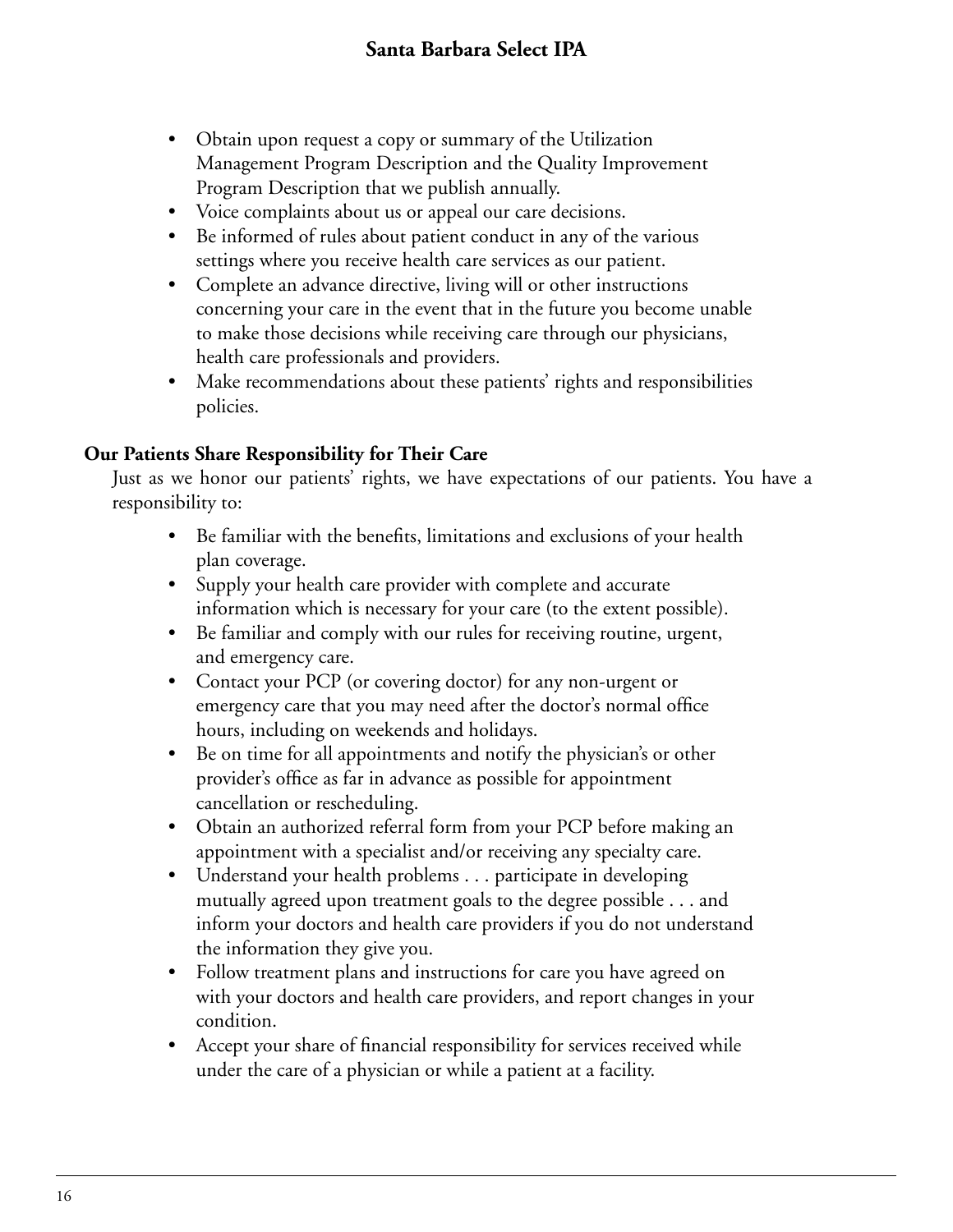- Treat your doctors and health care providers and their office staff with respect.
- Contact our Member Services Department or your health plan's member services if you have questions or need assistance.
- Respect the rights, property and environment of your physicians and health care providers, their staff and other patients.

### **We Listen To What Our Patients Say. . . Even If It Is A Complaint or A Problem**

Our grievance and appeals process gives our patients a way to resolve problems with the medical care and services we provide. We work closely with our patients' health plans and follow their rules for handling the issue. Whether the problem concerns access to care, dissatisfaction with our doctors or employees or a decision we made about medical services, we will investigate the issue and work toward a satisfactory solution.

If you have a problem that needs to be brought to our attention or disagree with a decision we made about a service request, you must first contact your health plan. You can file your complaint over the phone by calling the number printed on your health plan ID card. Please refer to your health plan member information materials for more detailed instructions on how to file a complaint/grievance or service denial appeal.

In addition to your health plan's grievance and appeal process, you may also contact the California Department of Managed Health Care (DMHC). The DMHC regulates health care service plans. Before contacting the DMHC, you should first phone your health plan and use their grievance process. The DMHC has a toll-free telephone number (1-800- 400-0815) to receive complaints regarding health plans. The hearing and speech impaired may use the California Relay Service's toll-free numbers (800) 735-2929 (TTY) or (888) 877-5378 (TTY) to contact the DMHC. The Department's Internet web site (http://www. hmohelp.ca.gov) has complaint forms and instructions online.

If you need more information about your health plan or DMHC complaint/grievance or appeal process, call our Member Services Department at the number listed in the Call Us For Help section.

## **We Value Your Opinion**

Our patient surveys give us a better picture of how we are doing and whether we need to change anything. We regularly contact our patients to find out how things are going for them. Do they think they get good care? Do they feel their doctor listens to them? Is it easy for them to get appointments? Are they treated with respect and dignity by our staff? Are we honoring their patient rights? We also survey our practitioners to see what they think and to find out better ways to give their patients the care they need.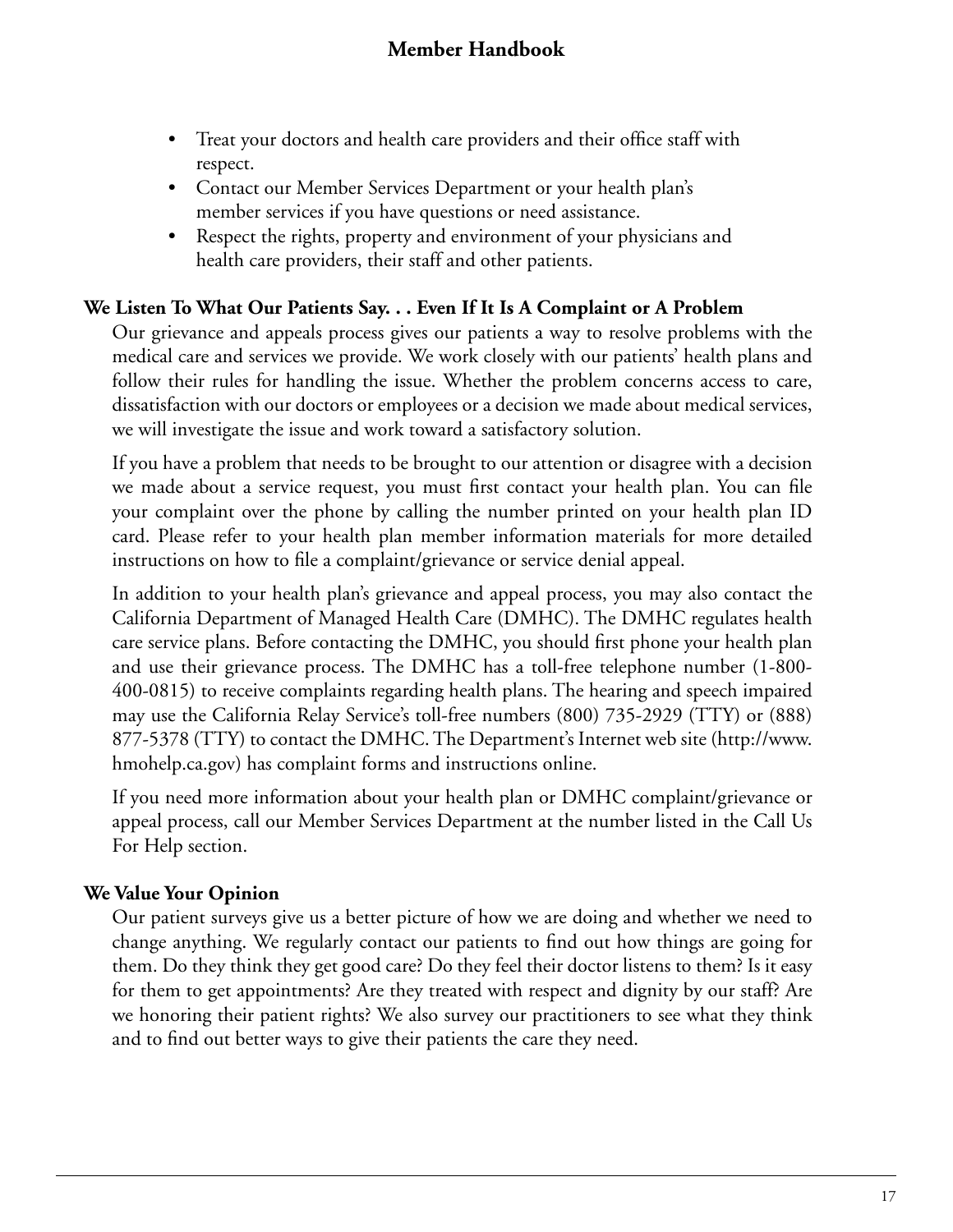### **Your Personal Health Information Is Safe with Us**

We carefully observe all of the laws, regulations and professional ethics that govern patient privacy and the confidentiality of patient information. We do not give out any information that makes it possible for anyone or any organization to individually identify any of our patients.

We gather general data about our patients and the health care services we provide them, group the data together, and use the information to develop our quality programs and services. We share the grouped data with health care organizations, regulatory agencies and accreditation organizations. They in turn use the data to monitor the delivery of health care services to certain populations. Any patient data that is exchanged electronically between our doctors, our administrative staff, health plans or any other entity is protected as required by current state and federal laws.

When requested, we will tell our patients how we use their personal health information. They may review their own personal health information and amend it. We have a process for receiving, analyzing, resolving, and complying with our patients' requests to restrict the uses and disclosures of their protected health information.

# **Advance Health Care Directives**

If you have not already done so, you should think about completing an Advance Health Care Directive. Also known as a Durable Power of Attorney for Health Care, an Advance Health Care Directive can help ensure that your wishes concerning your medical care are followed if you are unable to make your own health care decisions. You can designate a person to be your "agent" in making some or all health care decisions for you at any time that you may not be able to make such decisions for yourself. Your agent can be anyone over age 18, except your physician or his/her employees.

Under California law, all adults of sound mind have the right to make their own decisions with regard to accepting or refusing medical treatment or life-sustaining procedures. The multi-part Advance Health Care Directive is a legal document through which you can communicate your wishes about the care and treatment you want—or don't want—if you reach a point where you are no longer able to make or articulate your own health care decisions. You may want to discuss these decisions with your physician and family members.

Talk to your PCP about setting up an Advance Health Care Directive. They make very good legal sense for anyone over 18 years of age.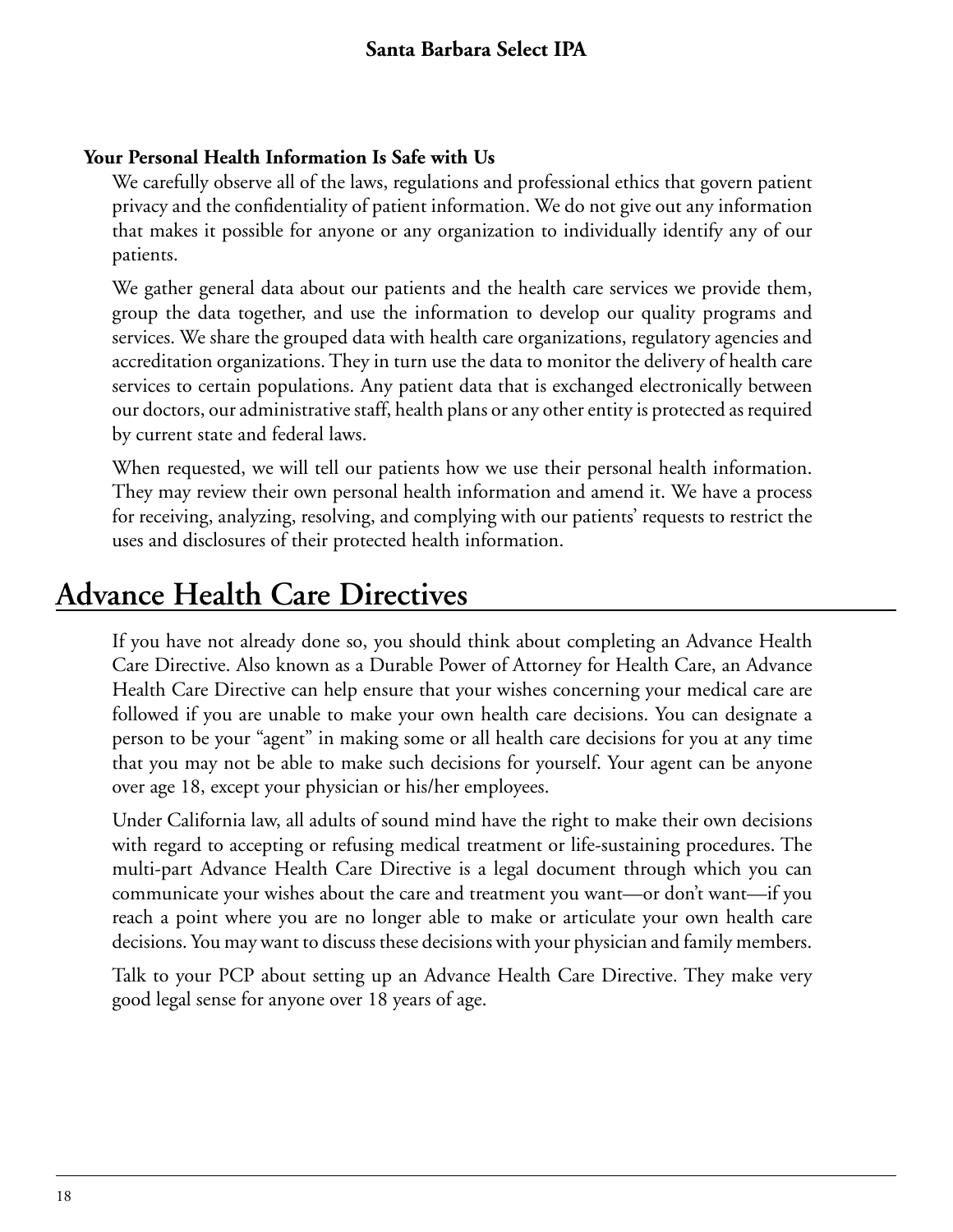# **Call Us For Help**

Our Member Services Department is ready to assist you. We are available from 8:00 a.m. until 5:00 p.m., Monday through Thursday and 9:00 a.m. until 5:00 p.m. Friday. We are closed on weekends and most holidays.

If you call after normal business hours, on a weekend or holiday, you may leave a message. We will call you back the next business day. We also accept email at: memberservices@ McKesson.com.

We can answer a variety of questions about your care and coverage, including:

- Our PCPs, specialists and other health care professionals and providers
- Service authorizations, denials and conditions of coverage
- Health plan eligibility
- Co-payments and deductibles
- Claims information
- Complaints and compliments

**Member Services Department** at **(800) 705-0831 or (805) 278-6823 Hearing Impaired: (888) 877-5378** *Interpreter Services are available.*

We also have a website. We invite you to go to www.sbselect.com where you will find all kinds of information about us, including: provider and health plan directories, frequently asked questions, and contact information.